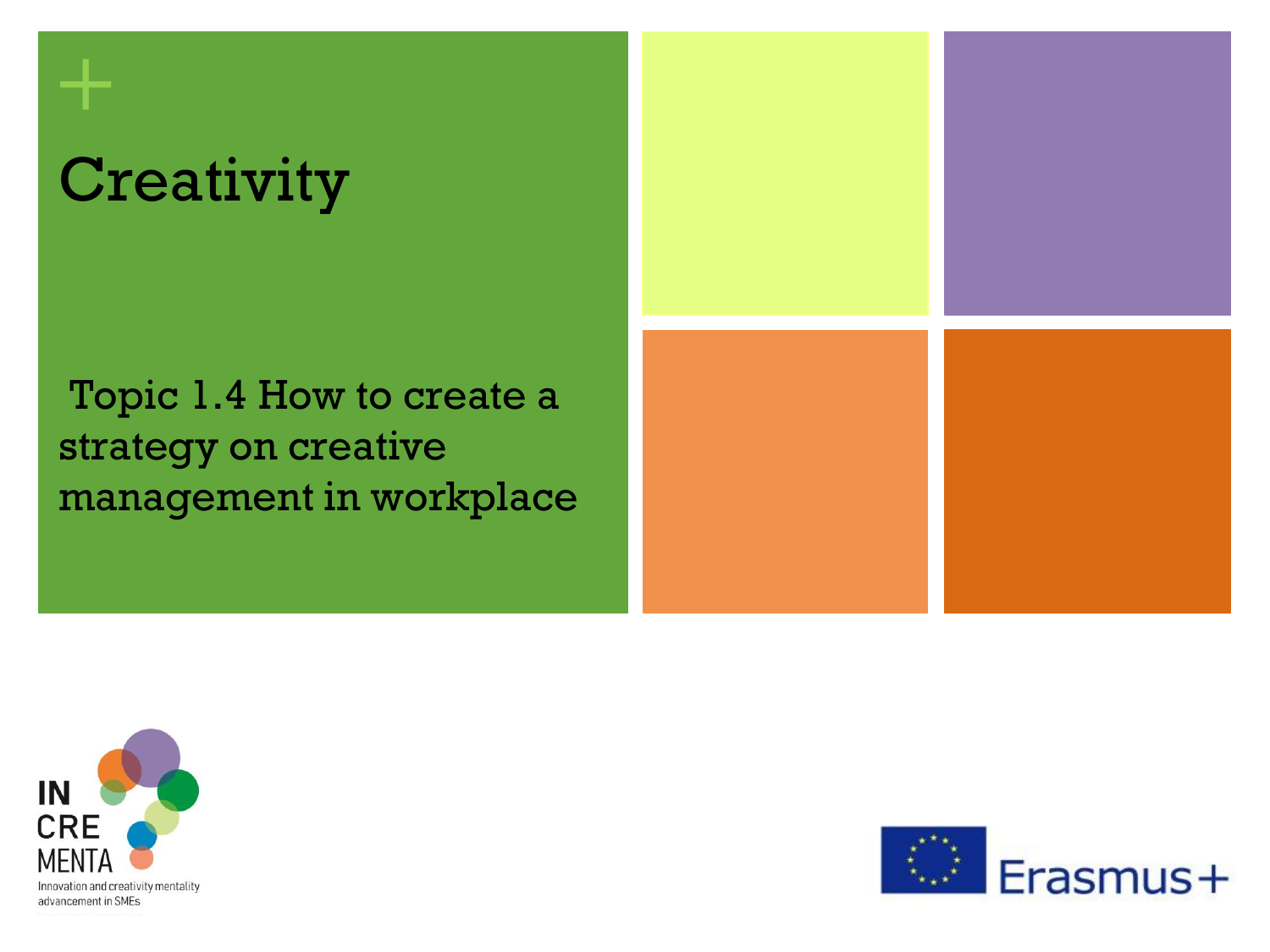#### **+**Designing a creative management strategy

This section includes suggestions on how you can encourage and help your staff to be creative, starting with identifying weak areas and making formal plans to address them.

#### Aims:

- Present the importance of creativity strategy
- Present the analysis tools

#### Learning Outcomes:

- Skillset to understand the process of creativity management.
- Knowledge of the appropriate analysis tools in practice.
- Increased perception of creativity within the organisation





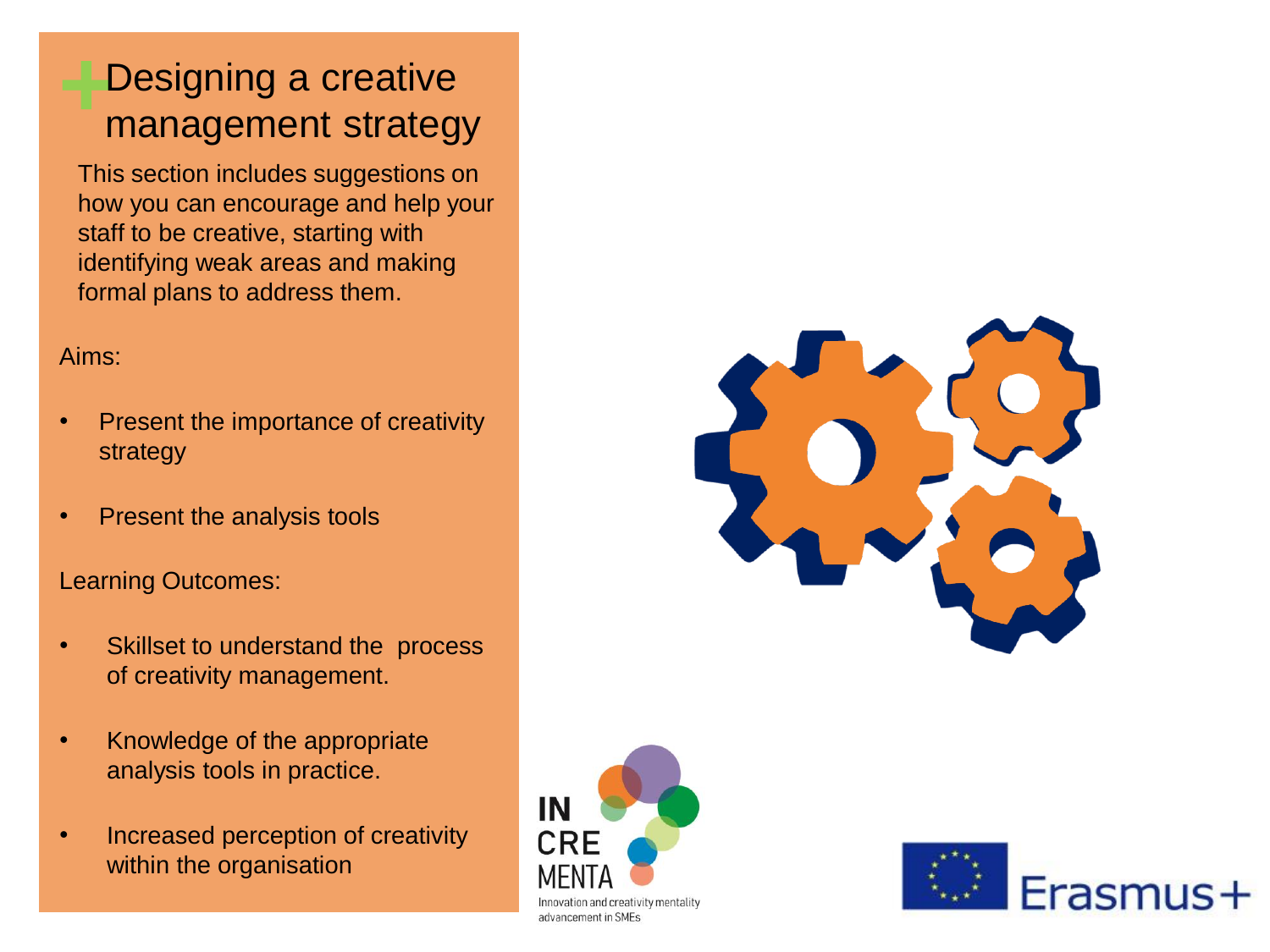

**+**

What helps creativity in organisations? Think of an organisation known to you that you believe to be creative. What strikes you as interesting about the way it works?

10 min



<https://www.youtube.com/watch?v=lZpP2Hc2gPg>



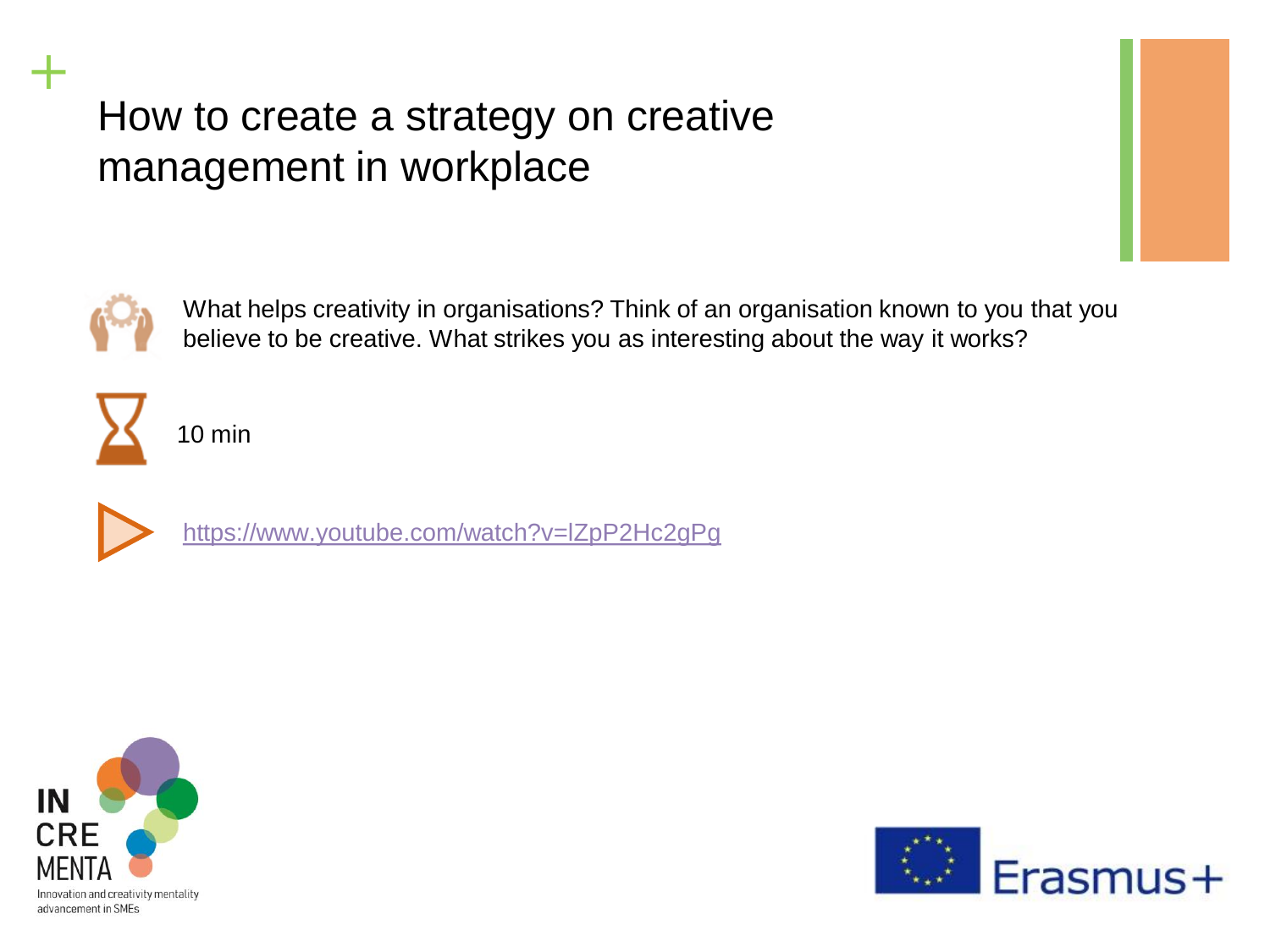**Understand** concepts **Create a strategy** Develop a process Manage the process **Measure** impact Create a strategy



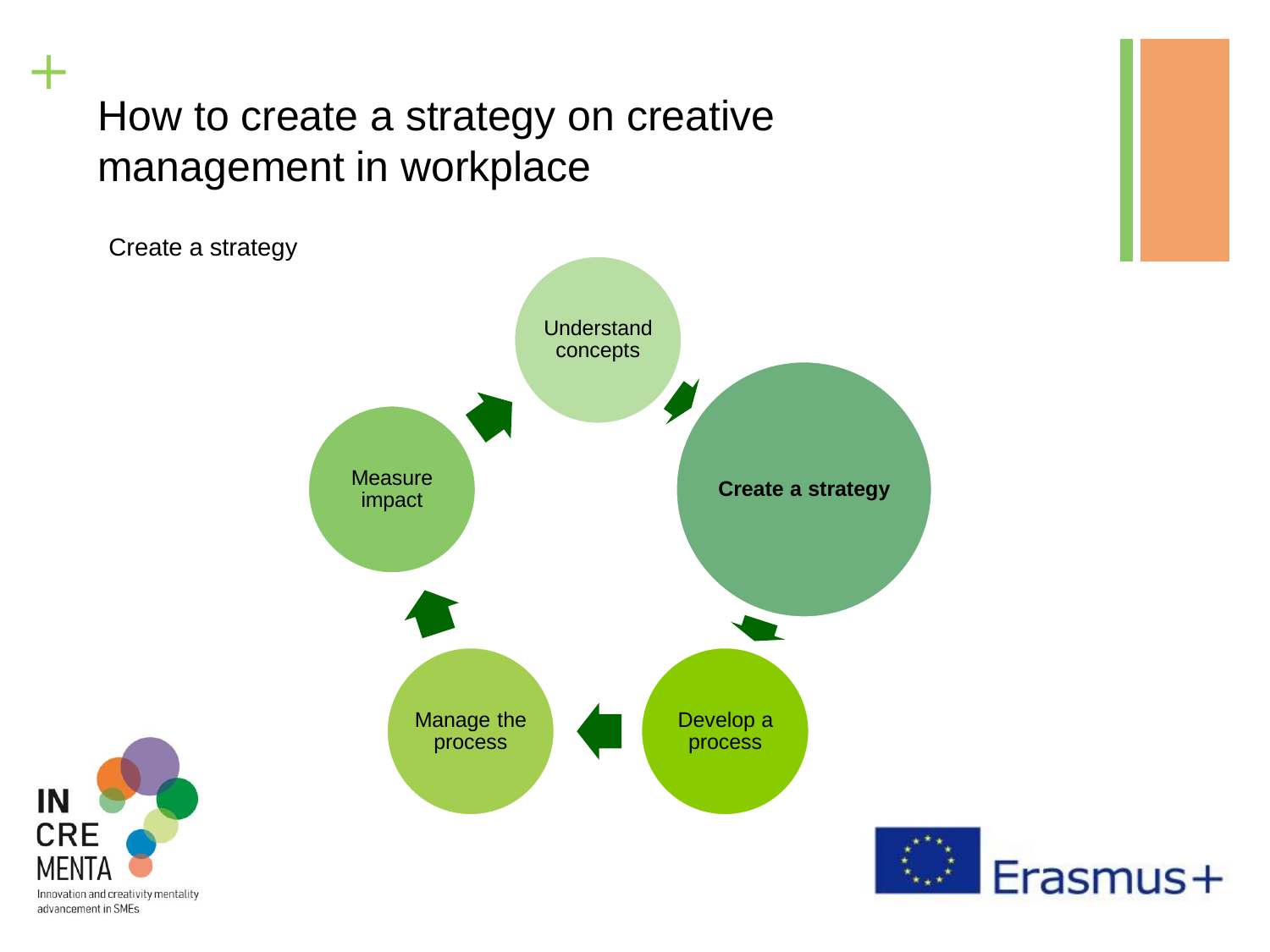Managing Creativity Strategy

Select a format akin to your current strategies

Create a practical, clear plan

Think over the design opportunities

Consider the environment of your organisation  $\Rightarrow$ 

Identify strengths and weaknesses





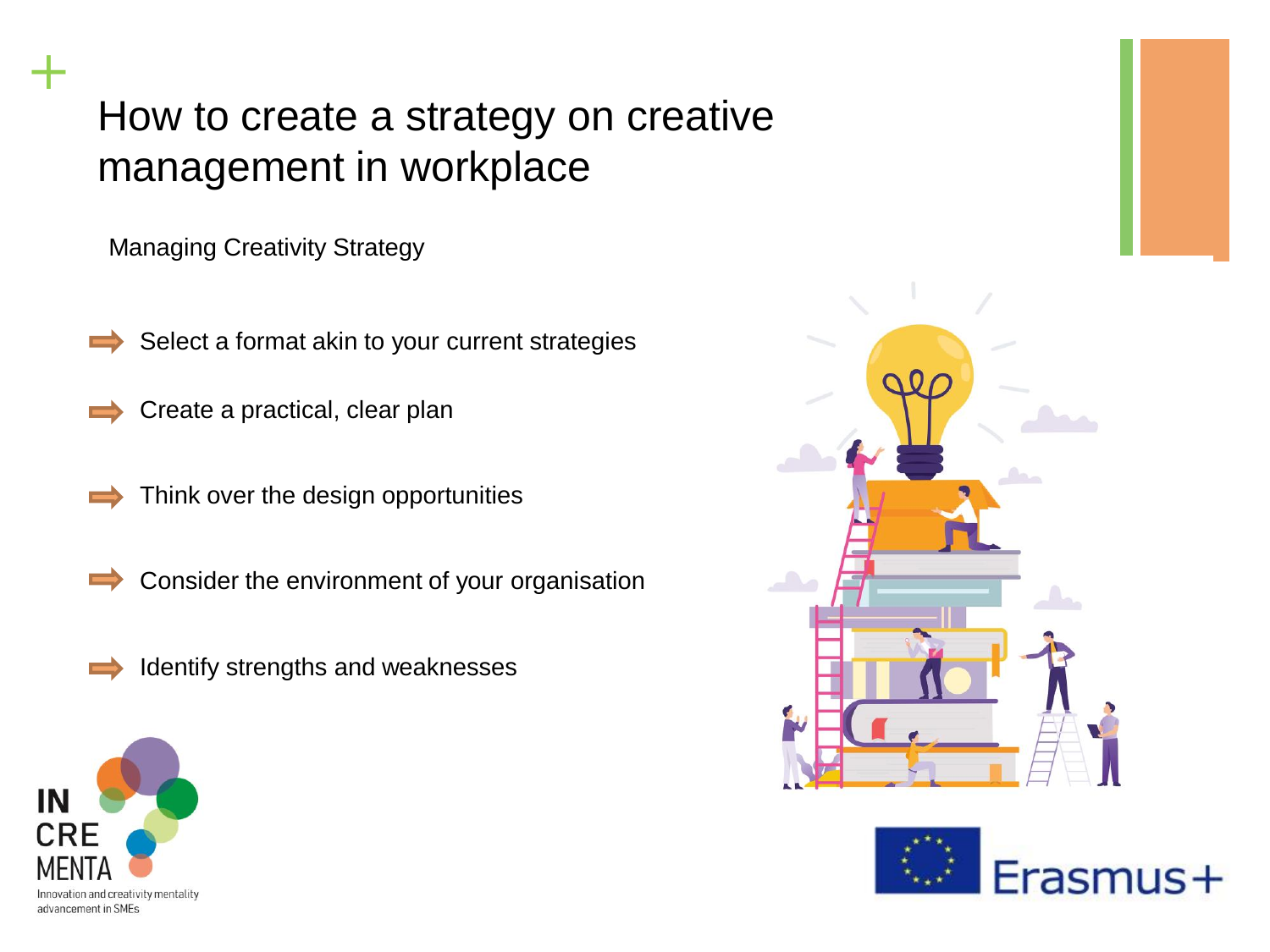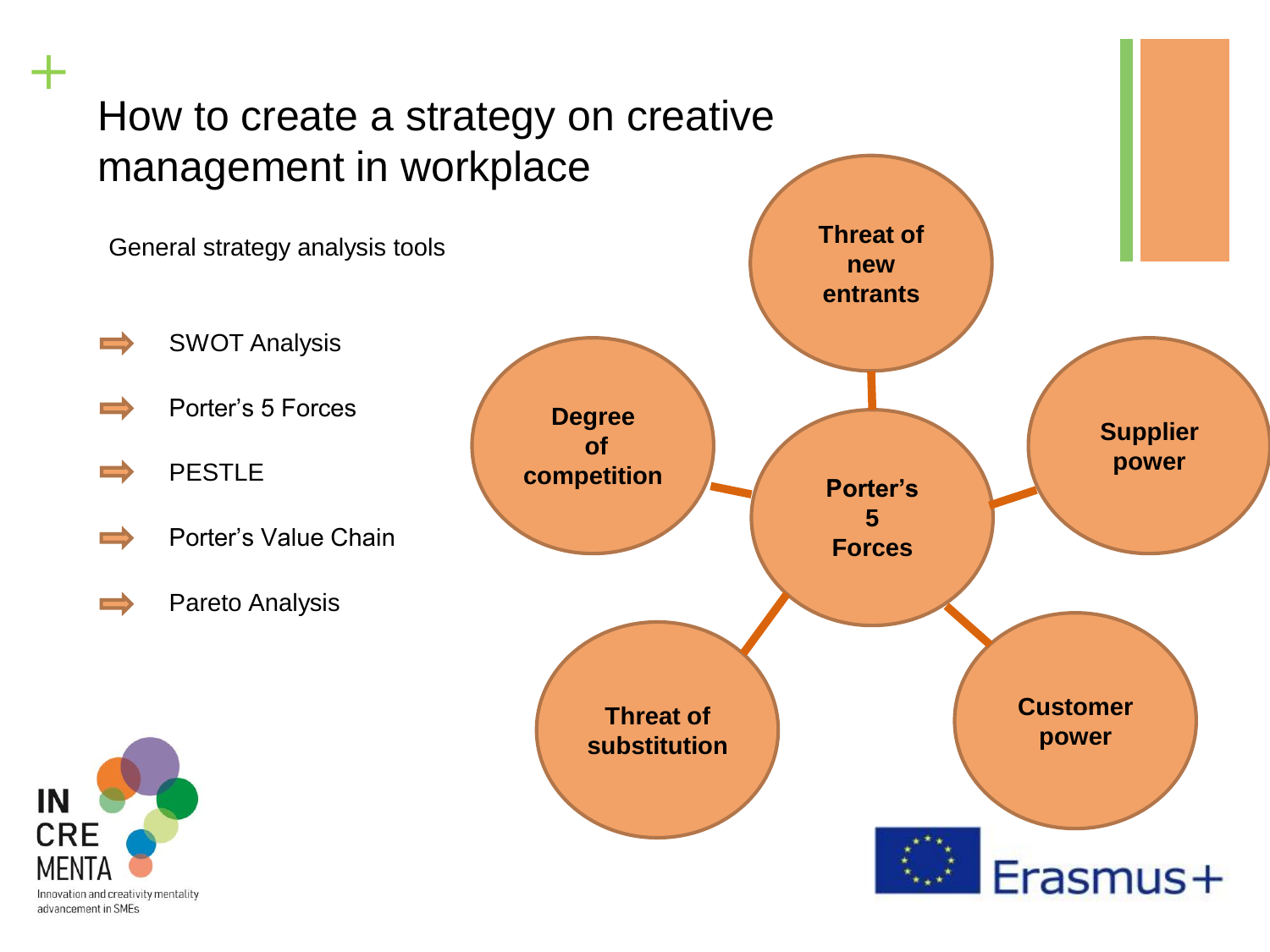Specific tool: Creativity scorecard

Developed to help managing creativity. It captures:

- Perception and attitude to creativity
- Creative initiatives in the organisation
- **Barriers**

**+**

Current structures, systems and culture





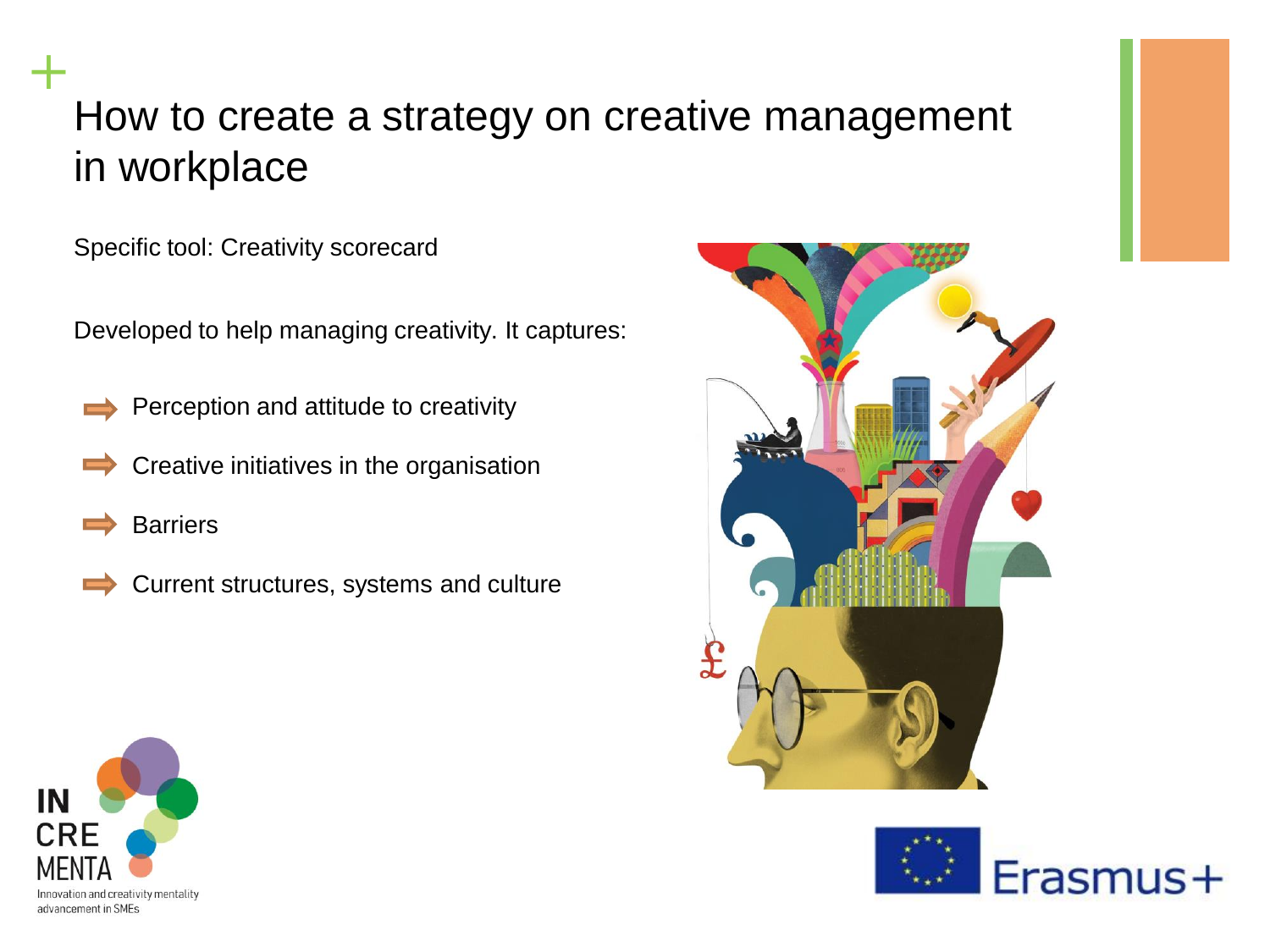General strategy analysis tools

Generating creative ideas is vital to the innovation management process. It should be:

- $\implies$  Included in business policy
- $\rightarrow$  Accepted by staff
- $\rightarrow$  Supported by leaders

Organize the framework of the management process. You should:

- Appoint a suitable leader
- Define innovation level
- Decide if ideas will be generated internally or externally



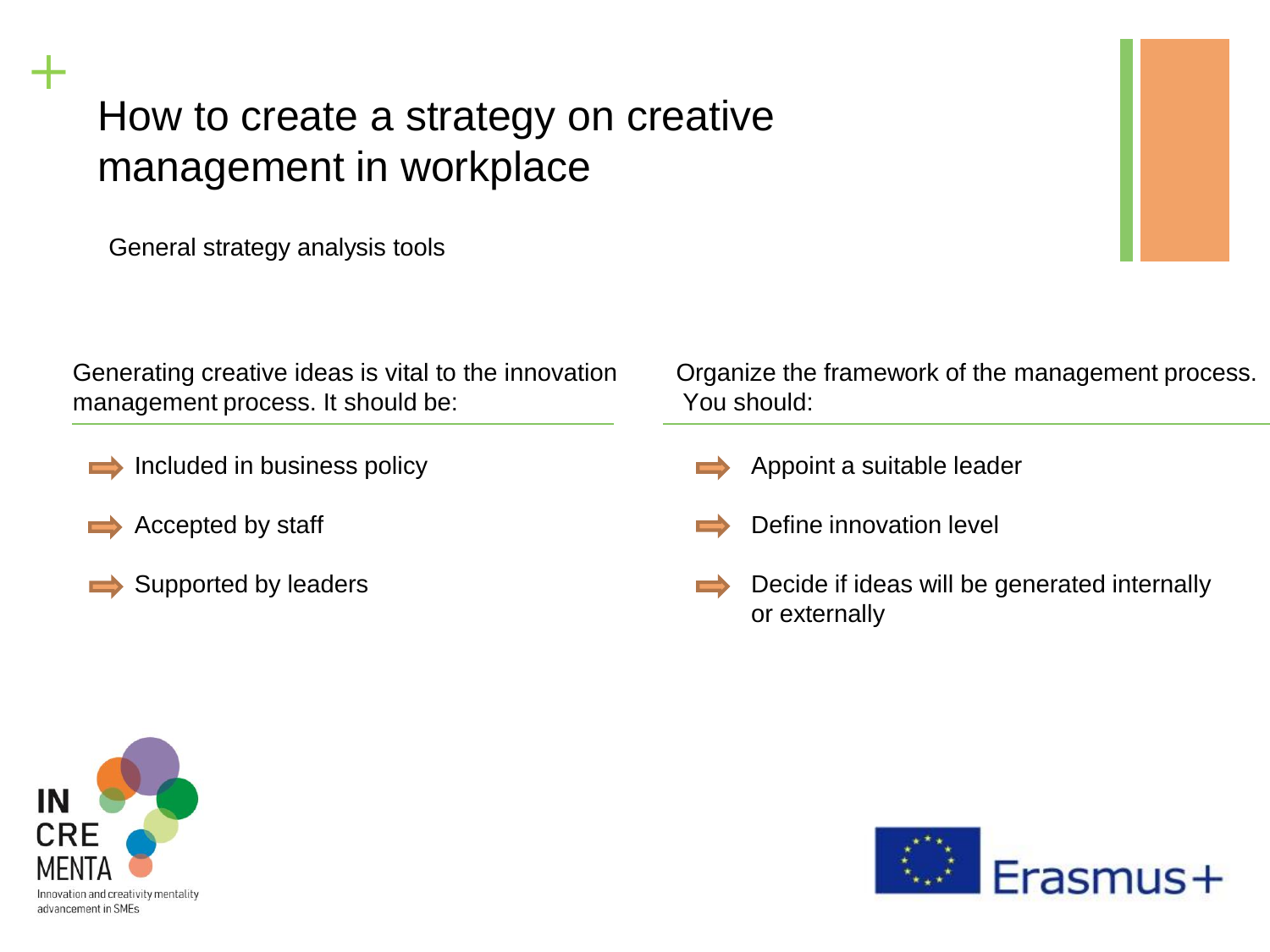Documentation and Intellectual property

- Build a clear policy around documentation, including intellectual property and employee contracts.
- Consider a clause for subcontractor or freelancer contracts
- Take Non-Disclosure Agreements(NDAs) into account
- Store all acquired data from the inception of the process
- Determine if you need to name the idea originator on patent applications



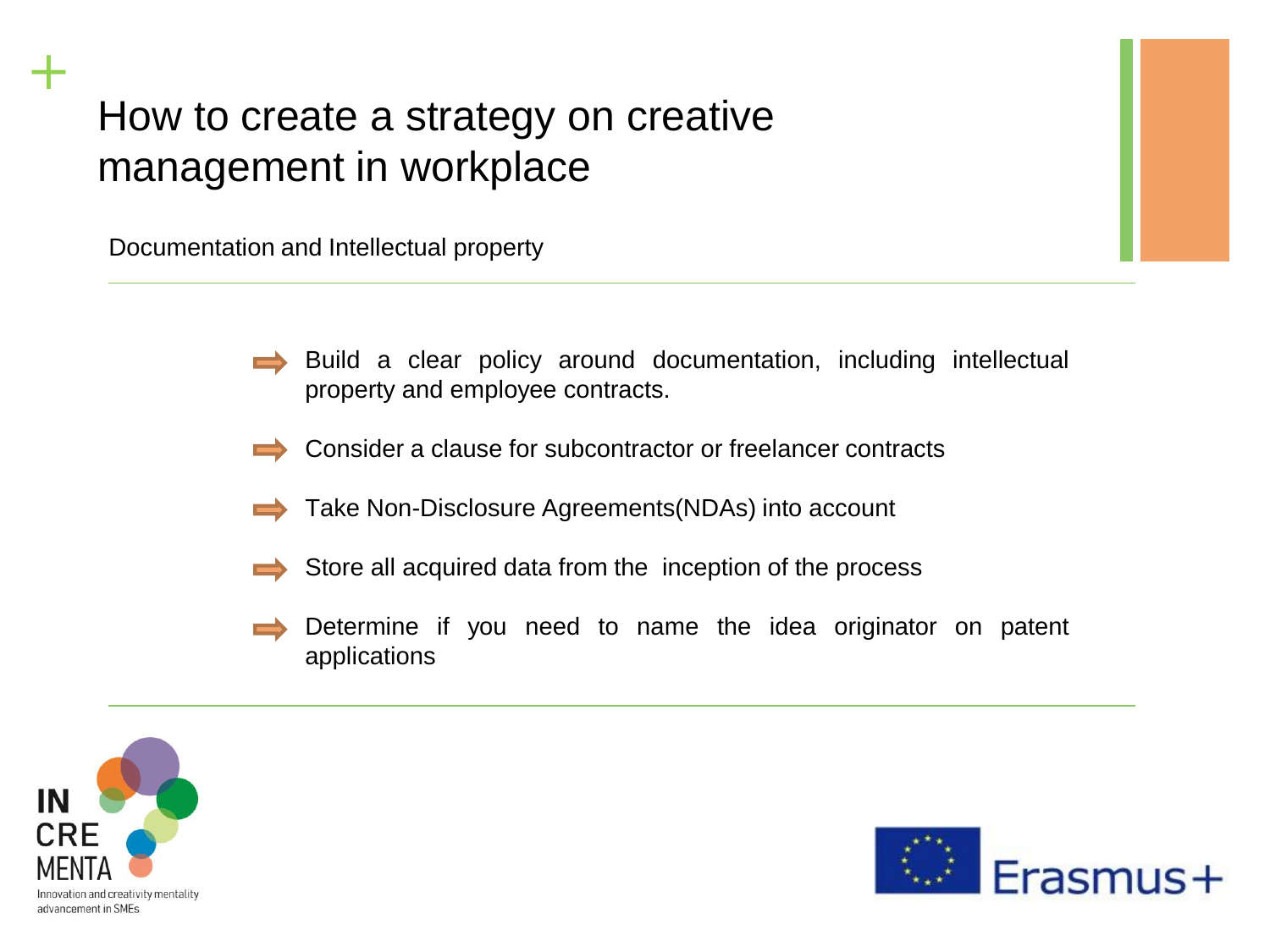Creativity's placement on the leadership quality chart according to IBM



#### Most important leadership qualities over the next five years